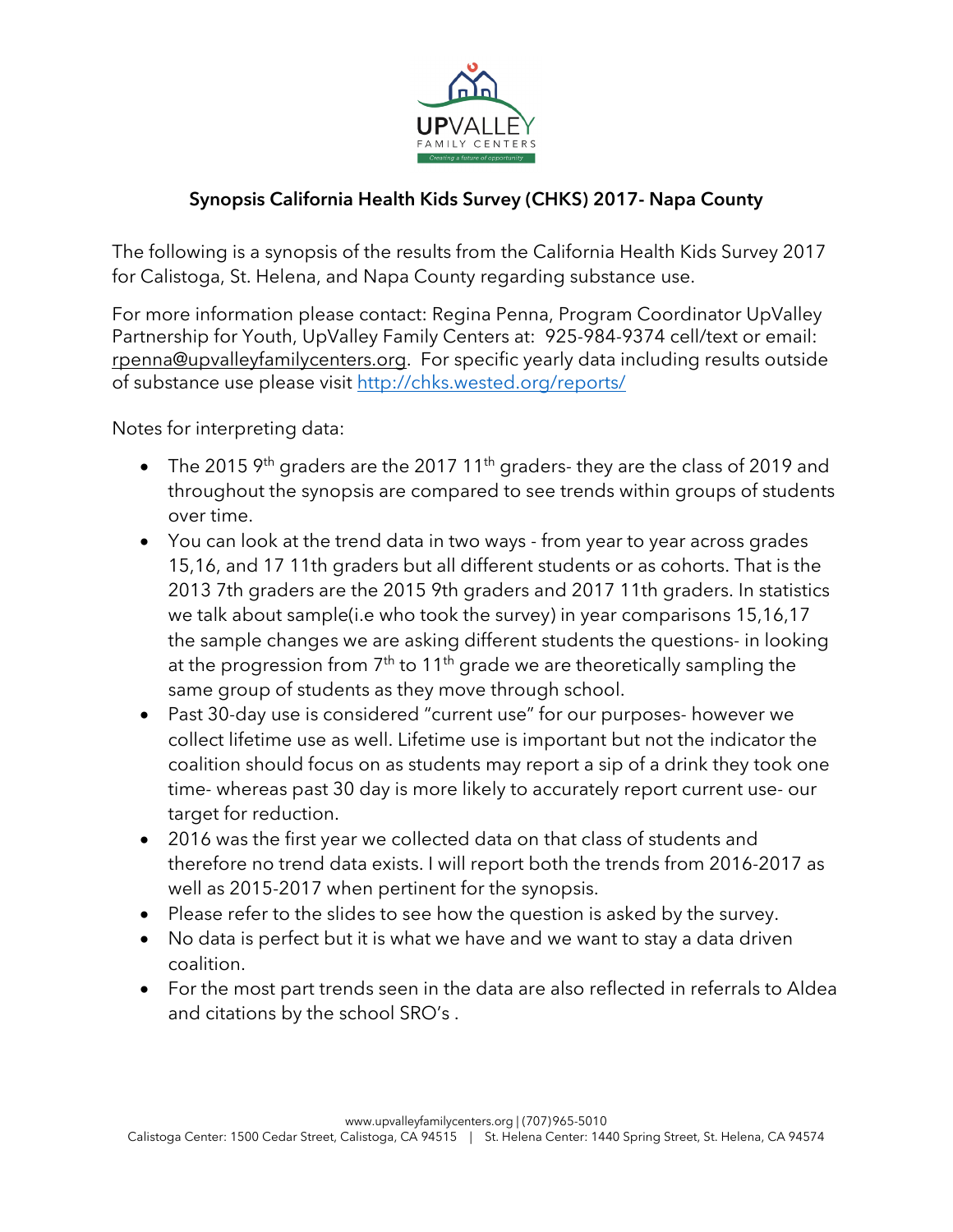

#### Countywide

Sample: 7<sup>th</sup>- 1451 students, 9<sup>th</sup>- 1469, 11<sup>th</sup>-1296, Non-Traditional (NT)- 221

- 1. Alcohol use decreased from 22% in 2015 to 19% in 2017 among 11<sup>th</sup> graders
- 2. If we compare the 2015  $9<sup>th</sup>$  graders to the 2017 11<sup>th</sup> graders (same group or cohort) increased from 11% to 19% of students reporting use. The trend in an uptick in use from  $9<sup>th</sup>$ -11<sup>th</sup> grade is common throughout the various communities indicating a need for coalition efforts on prevention/intervention in the end of  $9<sup>th</sup>$  grade through 10<sup>th</sup> grade. We should be thinking how the transition to high school plays a role.
- 3. Marijuana use past 30 days decreased from 2015-2017 by 1% percent and from 16-17 by 3% in 11<sup>th</sup> graders. Again we see an increase in use from 2015 9<sup>th</sup> graders to 2017 11<sup>th</sup> graders by 10%.
- 4. Any substance use past 30-days decreased from 30% to 26% from 2015 to 2017. Use increased in 2015 9<sup>th</sup> graders from 15% to 26% among 2017 11<sup>th</sup> graders.
- 5. Alcohol is the most commonly used life time substance among  $11<sup>th</sup>$  graders with 41% reporting use that is followed by 32% reporting marijuana use.
- 6. When controlling for non-traditional students only 2% of  $9<sup>th</sup>$  and 2% of 11<sup>th</sup> graders report pain killer or prescription drug use (GOOD NEWS IT IS STILL LOW HERE)
- 7. 11<sup>th</sup> graders who reported driving or being driven by someone using drugs or alcohol increased 5%
- 8. Past- 30 Day e-cigarette use increased from 9% in 2016 to 19% in 2017. In 2015, 9<sup>th</sup> graders reported 7% use and then 19% in 2017 11<sup>th</sup> graders.
- 9. Perceived great or moderate harm of marijuana use twice is week is low among all groups except 7<sup>th</sup> graders
- 10.Perceived harm of occasional cigarette use is decreasing from 74% to 48% in a year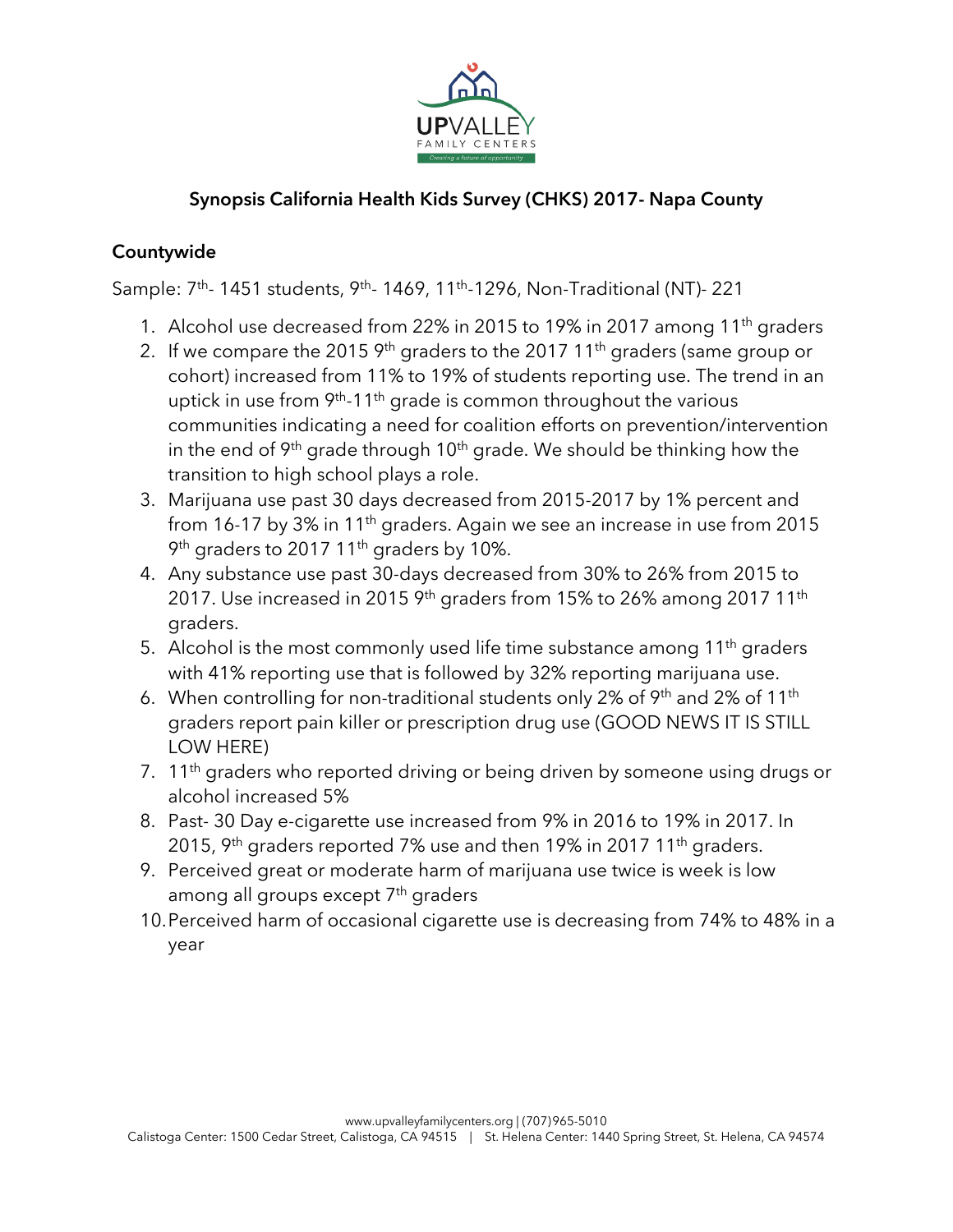

### St. Helena

Sample- 7<sup>th</sup> 83(98%), 9<sup>th</sup> 110(92%), 11<sup>th</sup> 102(85%)

- 1. Increase in past 30-day alcohol use from 35% in 2015 to 38% in 2017. There was a decrease in 2016 to 30% but this was the first time that cohort took the survey. Overall rates may be increasing in 11<sup>th</sup> grade.
- 2. Past 30-day alcohol use decreasing in 9<sup>th</sup> grade from 18% in 2015 to 8% in 2017-  $7<sup>th</sup>$  grade rates remain stable across the three years varying from 3-5%.
- 3. Past 30-day use of marijuana decreasing in all grades. In  $11<sup>th</sup>$  grade a decrease from 28% in 2015 to 24% in 2017.
- 4. Like alcohol, use rates are low in the 2015  $9<sup>th</sup>$  graders at 6% jumping to 24% in the same class by 2017.
- 5. Increase in 11<sup>th</sup> graders reporting driving after drinking or being driven by someone who was drinking from 16% in 2015 to 23% in 2017(13% in 2016). Decreasing in other grades.
- 6. Traditional smoking rates are low across grades.
- 7. Sharp increase in 30-day e-cigarette use from 7% in 2016 11<sup>th</sup> graders to 23% in 2017 11<sup>th</sup> graders. Rates were 17% in 2015. Rates remain around 7% in 9<sup>th</sup> graders across years dipping to 4% in 2017.
- 8. Perceived harm of marijuana use once or twice a week is increasing in  $7<sup>th</sup>$  and 9<sup>th</sup> graders but decreasing in 11<sup>th</sup> graders from 61% to 36% in a year from 16-17.

## Calistoga

Grade 7: 76 (93% response rate), Grade 9: 62 (86% response rate), Grade 11: 45 (88% response rate)

- 1. Increase in past 30-day alcohol use from 23% in 2016 to 34% in 2017. There was a there was no change is use rates from 2015 to 2017. Overall rates may be stable.
- 2. Past 30-day alcohol use decreasing in 9<sup>th</sup> grade from 10% in 2015 to 5% in 2017. Big reduction from 16-17 from 28% to 5% in 9<sup>th</sup> grade !!- 7<sup>th</sup> grade rates remain stable across the three years staying at around 5%.
- 3. Past 30-day use of marijuana increasing in 11<sup>th</sup> grade from 16% in 2015 to 18% in 2017. Decreased in 9<sup>th</sup> grade and increased in  $7<sup>th</sup>$  grade from 2% to 4%.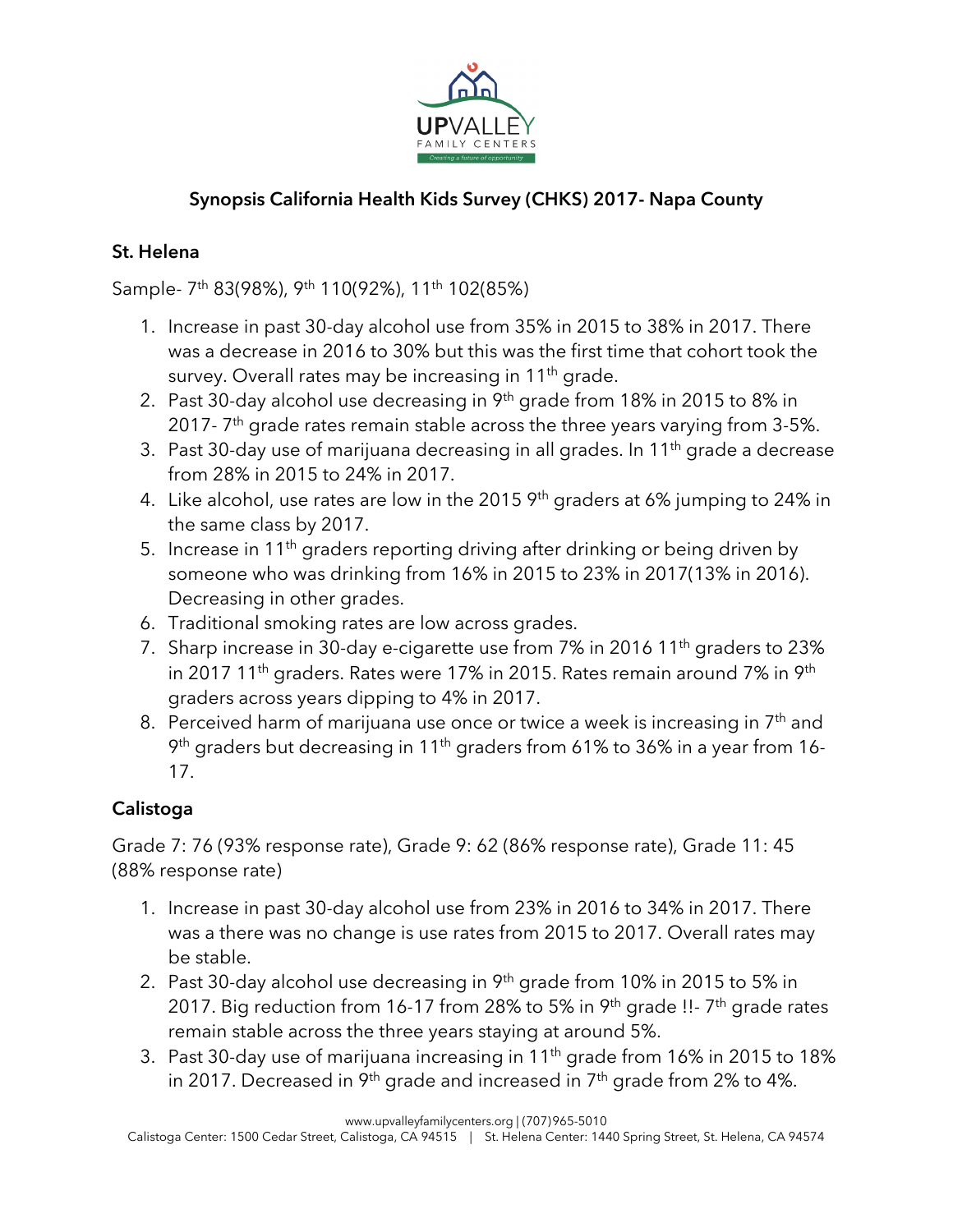

- 4. Like alcohol, use rates are low in the 2015  $9<sup>th</sup>$  graders at 8% jumping to 18% in the same class by 2017.
- 5. Increase in 11<sup>th</sup> graders reporting driving after drinking or being driven by someone who was drinking from 22% in 2015 to 27% in 2017(14% in 2016). Decreasing in other grades overall.
- 6. Traditional smoking rates are low across grades.
- 7. Increase in 30-day e-cigarette use from 7% in 2016 11<sup>th</sup> graders to 16% in 2017  $11<sup>th</sup>$  graders. Rates were 7% in 2015. Rates vary across 9<sup>th</sup> graders but overall a decrease from 8% in 2015 to 3% in 2017
- 8. Perceived harm of marijuana use once or twice a week is increasing in  $7<sup>th</sup>$  and 9<sup>th</sup> graders but decreasing in 11<sup>th</sup> graders from 56% to 35% in a year from 16-17.

#### County Comparisons

- 1. Compared to Napa County overall past 30-day use rates of alcohol were higher among 11<sup>th</sup> graders Up Valley( SH 38%, Calistoga 34%, Napa County 19% reporting use).
- 2. Marijuana use was very similar across communities in 11<sup>th</sup> grade. In 9<sup>th</sup> grade 30-day marijuana use was lower in SH at 4% compared to 9 % overall.
- 3. E-cigarette use was highest among SH 11<sup>th</sup> graders with 23% reporting past 30 day use compared to 16% in Calistoga and 19% countywide.
- 4.  $9<sup>th</sup>$  grade past 30-day e-cigarette use was lower in SH (4%) and Calistoga (3%) than county averages (9%).